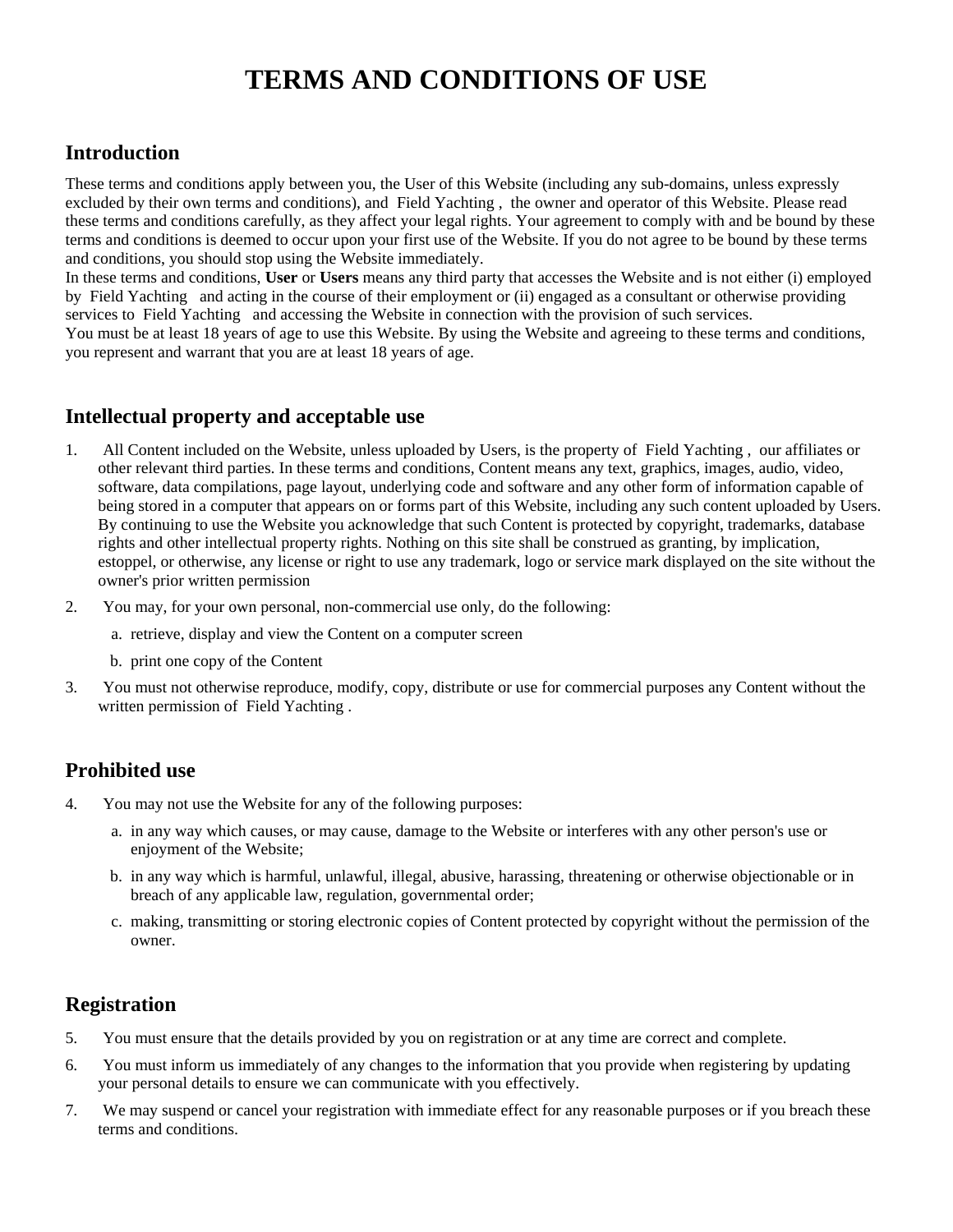8. You may cancel your registration at any time by informing us in writing to the address at the end of these terms and conditions. If you do so, you must immediately stop using the Website. Cancellation or suspension of your registration does not affect any statutory rights.

## **Password and security**

- 9. When you register on this Website, you will be asked to create a password, which you should keep confidential and not disclose or share with anyone.
- 10. If we have reason to believe that there is or is likely to be any misuse of the Website or breach of security, we may require you to change your password or suspend your account.

#### **Links to other websites**

- 11. This Website may contain links to other sites. Unless expressly stated, these sites are not under the control of Field Yachting or that of our affiliates.
- 12. We assume no responsibility for the content of such Websites and disclaim liability for any and all forms of loss or damage arising out of the use of them.
- 13. The inclusion of a link to another site on this Website does not imply any endorsement of the sites themselves or of those in control of them.

#### **Privacy Policy and Cookies Policy**

14. Use of the Website is also governed by our Privacy Policy and Cookies Policy, which are incorporated into these terms and conditions by this reference. To view the Privacy Policy and Cookies Policy, please click on the following: and .

#### **Availability of the Website and disclaimers**

- 15. Any online facilities, tools, services or information that Field Yachting makes available through the Website (the **Service**) is provided "as is" and on an "as available" basis. We give no warranty that the Service will be free of defects and/or faults. To the maximum extent permitted by the law, we provide no warranties (express or implied) of fitness for a particular purpose, accuracy of information, compatibility and satisfactory quality. Field Yachting is under no obligation to update information on the Website.
- 16. Whilst Field Yachting uses reasonable endeavours to ensure that the Website is secure and free of errors, viruses and other malware, we give no warranty or guaranty in that regard and all Users take responsibility for their own security, that of their personal details and their computers.
- 17. Field Yachting accepts no liability for any disruption or non-availability of the Website.
- 18. Field Yachting reserves the right to alter, suspend or discontinue any part (or the whole of) the Website including, but not limited to, any products and/or services available. These terms and conditions shall continue to apply to any modified version of the Website unless it is expressly stated otherwise.

## **Limitation of liability**

- 19. Nothing in these terms and conditions will: (a) limit or exclude our or your liability for death or personal injury resulting from our or your negligence, as applicable; (b) limit or exclude our or your liability for fraud or fraudulent misrepresentation; or (c) limit or exclude any of our or your liabilities in any way that is not permitted under applicable law.
- 20. We will not be liable to you in respect of any losses arising out of events beyond our reasonable control.
- 21. To the maximum extent permitted by law, Field Yachting accepts no liability for any of the following: